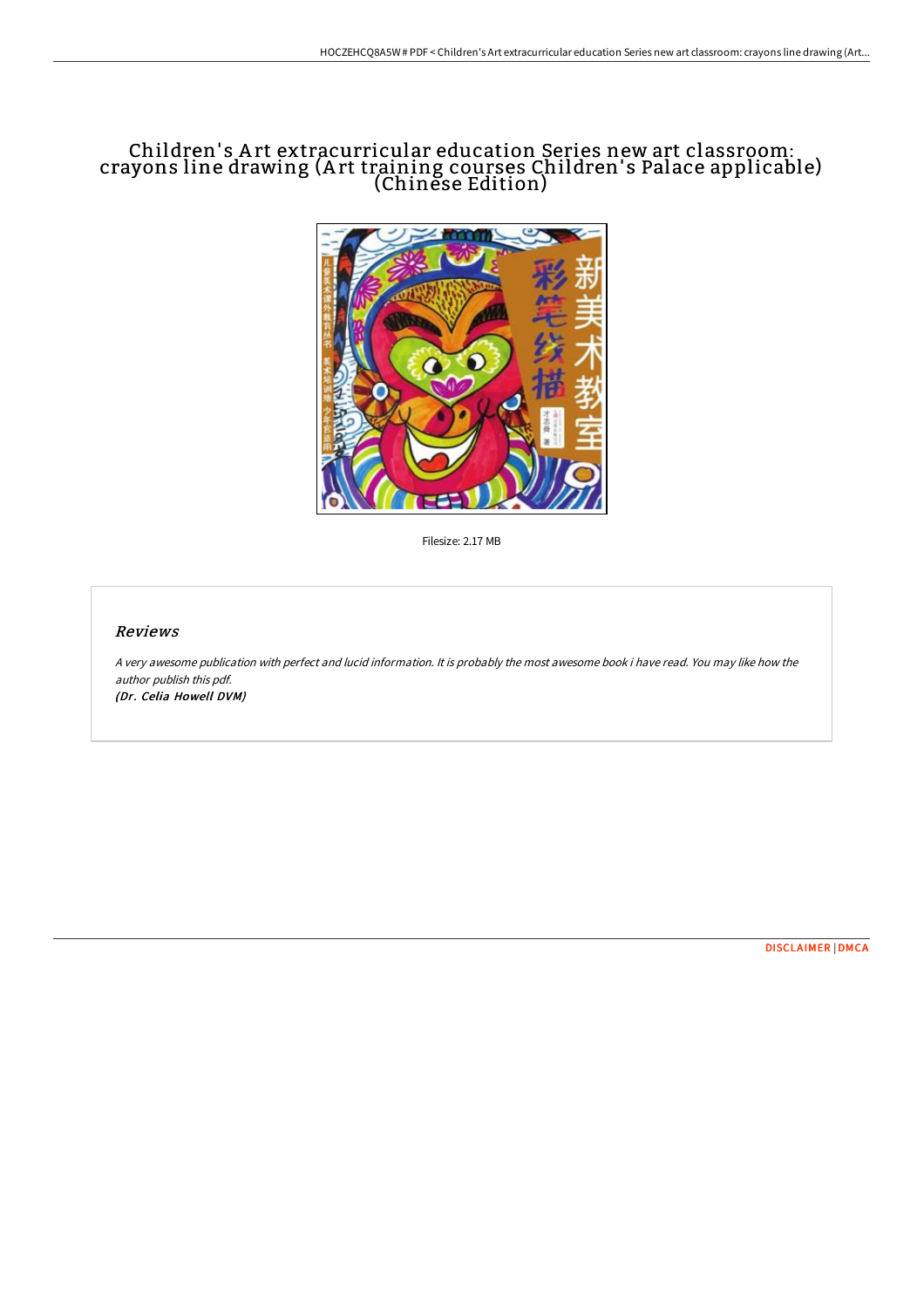## CHILDREN'S ART EXTRACURRICULAR EDUCATION SERIES NEW ART CLASSROOM: CRAYONS LINE DRAWING (ART TRAINING COURSES CHILDREN'S PALACE APPLICABLE)(CHINESE EDITION)



To save Children's Art extracurricular education Series new art classroom: crayons line drawing (Art training cour ses Children's Palace applicable)(Chinese Edition) PDF, remember to follow the web link beneath and download the ebook or have accessibility to additional information that are highly relevant to CHILDREN'S ART EXTRACURRICULAR EDUCATION SERIES NEW ART CLASSROOM: CRAYONS LINE DRAWING (ART TRAINING COURSES CHILDREN'S PALACE APPLICABLE)(CHINESE EDITION) book.

paperback. Book Condition: New. Ship out in 2 business day, And Fast shipping, Free Tracking number will be provided after the shipment.Pub Date: 2012 08 Pages: 75 Publisher: rolls of publishing companies before Chi Shun teacher summarizes ten years teaching experience of children painting. compilation set of children painting materials. is careful research and long-term practice of crystallization. The range of paintings in the kit are his children draw from years of research. exploration. practice carefully selected out. Children's Fine Arts extracurricular Education Series. a new art classroom: crayons line drawing (Fine Arts training courses Children's Palace applicable) to provide a range of painting. steps. information. speak named foundation to guide and help students creative children left to expand the imagination space. full play to their creativity. The topics listed from simple to complex. from the light into the dark. from beginner to advanced. scientific. reasonable. feasible and easy for students and parents to learn and learn from. Lesson Seven Lesson Lesson Contents: Introduction Lesson triangle fish the second lesson monomer fish creative the Sea World Lesson colorful octopus mermaid sixth lesson Koi full moon fly fish eighth lesson Lesson Fifteen blue and white porcelain owl big cock of paper-cut Lesson 10 the colorful butterfly Lesson dove of peace Lesson 11 Lesson 12 Lesson 13 decorative rooster beautiful swan Lesson 14 Lesson 16 use text. letters. Symbol creative vases Lesson 17 Castle Lesson the Creative Castle Lesson 19 corn the twenty first lesson of the twentieth lesson Snowman Christmas tree the twenty second lesson Santa Claus Lesson 23 the Fuwa Lesson 24 lanterns first The Lesson twenty-five Lesson twentyeighth of the winter landscape of the twenty-sixth lesson Lesson twenty seventh summer landscape autumn landscape Lesson twenty ninth gourd painted face thirtieth lesson opera painted face (a) of the thirty-first the...

Read Children's Art extracurricular education Series new art classroom: crayons line drawing (Art training courses Children's Palace [applicable\)\(Chinese](http://bookera.tech/children-x27-s-art-extracurricular-education-ser-1.html) Edition) Online

G) Download PDF Children's Art extracurricular education Series new art classroom: crayons line drawing (Art training courses Children's Palace [applicable\)\(Chinese](http://bookera.tech/children-x27-s-art-extracurricular-education-ser-1.html) Edition)